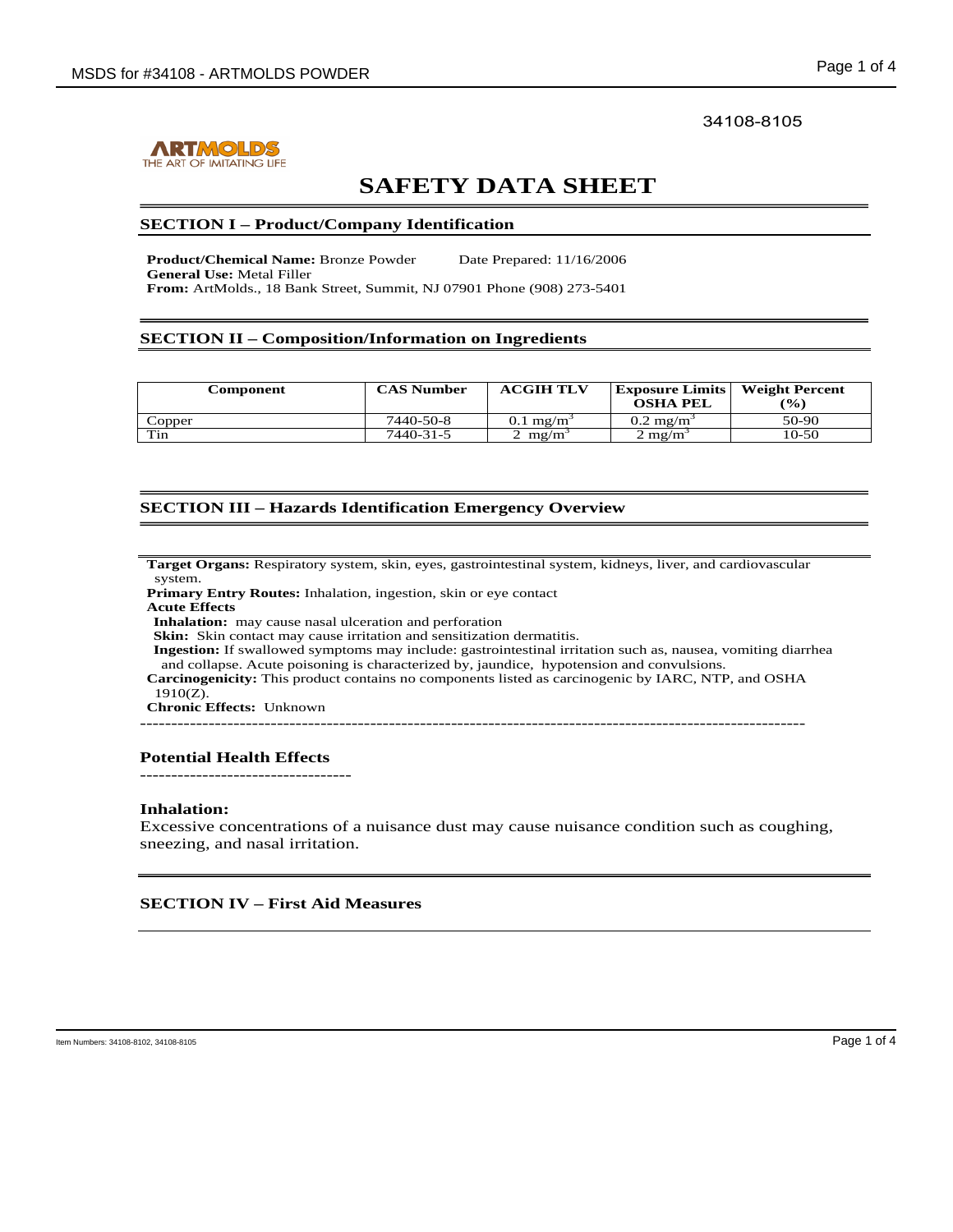

**Inhalation:** Remove source(s) of contamination and move victim to fresh air. Contact physician immediately. **Eye Contact:** Flush eyes with plenty of water. If irritation persists, seek medical attention. **Skin Contact:** In case of skin contact, wash thoroughly with soap and water. **Ingestion:** Do not induce vomiting. Seek medical attention immediately. *After first aid, get appropriate in-plant, paramedic, or community medical support.* .

# **SECTION V – Fire Fighting Measures**

٦ **Flash Point:** N/A **Flash Point Method:** N/A **Flammability Classification:** Non-Flammable **Extinguishing Media:** Water Fog, Dry Chemical, and Carbon Dioxide Foam **Unusual Fire or Explosion Hazards:** None **Fire-Fighting Instructions:** Fire fighters should wear self-contained breathing apparatus. Do not release runoff from fire control methods to sewers or waterways. **Fire-Fighting Equipment:** Because fire may produce hydrogen and noxious copper, wear a self-contained breathing apparatus (SCBA) with a full facepiece operated in pressure-demand or positive-pressure mode.

# **SECTION VI** – **Accidental Release Measures**

٦ **Spill /Leak Procedures:** Sweep gently to avoid dust cloud formation

#### **7. Handling and Storage**

**Handling Precautions:** Minimize breathing of dusts and avoid prolonged or repeated contact with skin. Wear proper protective equipment.

**Storage Requirements:** Store in well-ventilated area.

### **8. Exposure Controls/Personal Protection**

**Engineering Controls:**

**Ventilation:** Provide general or local exhaust ventilation systems to maintain airborne concentrations below OSHA PELs (Sec. 2). Local exhaust ventilation is preferred because it prevents contaminant dispersion into the work area by controlling it at its source.

```
Administrative Controls:
```
**Respiratory Protection:** Seek professional advice prior to respirator selection and use. Follow OSHA respirator regulations (29 CFR 1910.134) and, if necessary, wear a MSHA/NIOSH-approved respirator. Select respirator based on its suitability to provide adequate worker protection for given working conditions, level of airborne contamination, and presence of sufficient oxygen. For emergency or non routine operations (cleaning spills, reactor vessels, or storage tanks), wear an SCBA. *Warning! Air-purifying respirators do not protect workers in oxygen-deficient atmospheres.* If respirators are used, OSHA requires a written respiratory protection program that includes at least: medical certification, training, fit testing, periodic environmental monitoring, maintenance, inspection, cleaning, and convenient, sanitary storage areas.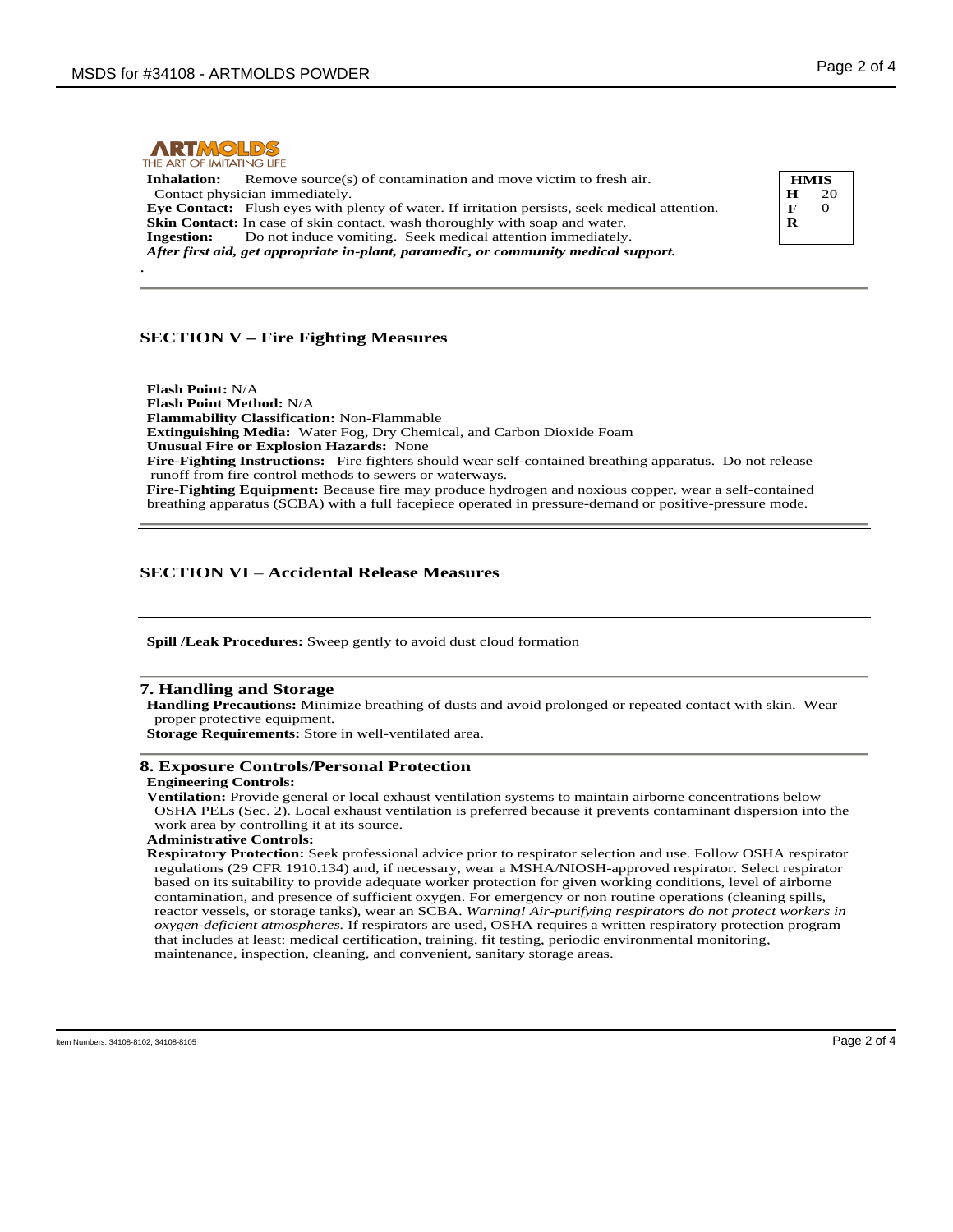

THE ART OF IMITATING LIFE

**Protective Clothing/Equipment:** Wear protective gloves and aprons to prevent prolonged or repeated skin contact. Wear protective eyeglasses or chemical safety goggles, per OSHA eye- and face-protection regulations (29 CFR 1910.133). Contact lenses are not eye protective devices. Appropriate eye protection must be worn instead of, or in conjunction with contact lenses.

**Safety Stations:** Make emergency eyewash stations, safety/quick-drench showers, and washing facilities available in work area.

**Contaminated Equipment:** Separate contaminated work clothes from street clothes. Launder before reuse. Remove this material from your shoes and clean personal protective equipment.

**Comments:** Never eat, drink, or smoke in work areas. Practice good personal hygiene after using this material, especially before eating, drinking, smoking, using the toilet, or applying cosmetics.

|  |  | 9. Physical and Chemical Properties |
|--|--|-------------------------------------|
|  |  |                                     |

| <b>Product Form:</b>        | <b>Bulk Solid</b>             |
|-----------------------------|-------------------------------|
| <b>Appearance and Odor:</b> | Reddish to gold color,        |
| odorless                    |                               |
| <b>Vapor Pressure:</b>      | 1.0 mm of Hg @ $20^{\circ}$ C |
| <b>Specific Gravity:</b>    | 8.0                           |

**Vapor Density (Air=1):** Not Determined<br>**Water Solubility:** Insoluble **Water Solubility:** Insoluble<br> **Boiling Point:** Not Determined **Boiling Point:** Not Determined<br> **Evaporation Rate:** Not Determined **Evaporation Rate:** 

### **10. Stability and Reactivity**

**Stability:** This product is stable at room temperature.

**Chemical Incompatibilities:** Strong alkalies, chlorates, bromates, turpentine, mineral acids, amines.

**Polymerization:** Hazardous polymerization cannot occur.

**Hazardous Decomposition Products:** Thermal oxidative decomposition can produce; hydrogen and noxious copper.

### **11. Toxicological Information**

### **None Established**

### **12. Ecological Information**

None Established

### **13. Disposal Considerations**

Contact your supplier or a licensed contractor for detailed recommendations. Follow applicable Federal, state, and local regulations.

| <b>14. Transport Information</b> |                       |                       |
|----------------------------------|-----------------------|-----------------------|
| DOT                              | <b>IATA</b>           | <b>IMDG</b>           |
| <b>Not Classified</b>            | <b>Not Classified</b> | <b>Not Classified</b> |

#### **15. Regulatory Information EPA Regulations:**

SARA 311/312 Codes: This product contains the following chemicals that are subject to release reporting requirements under section 313 of SARA Title III.